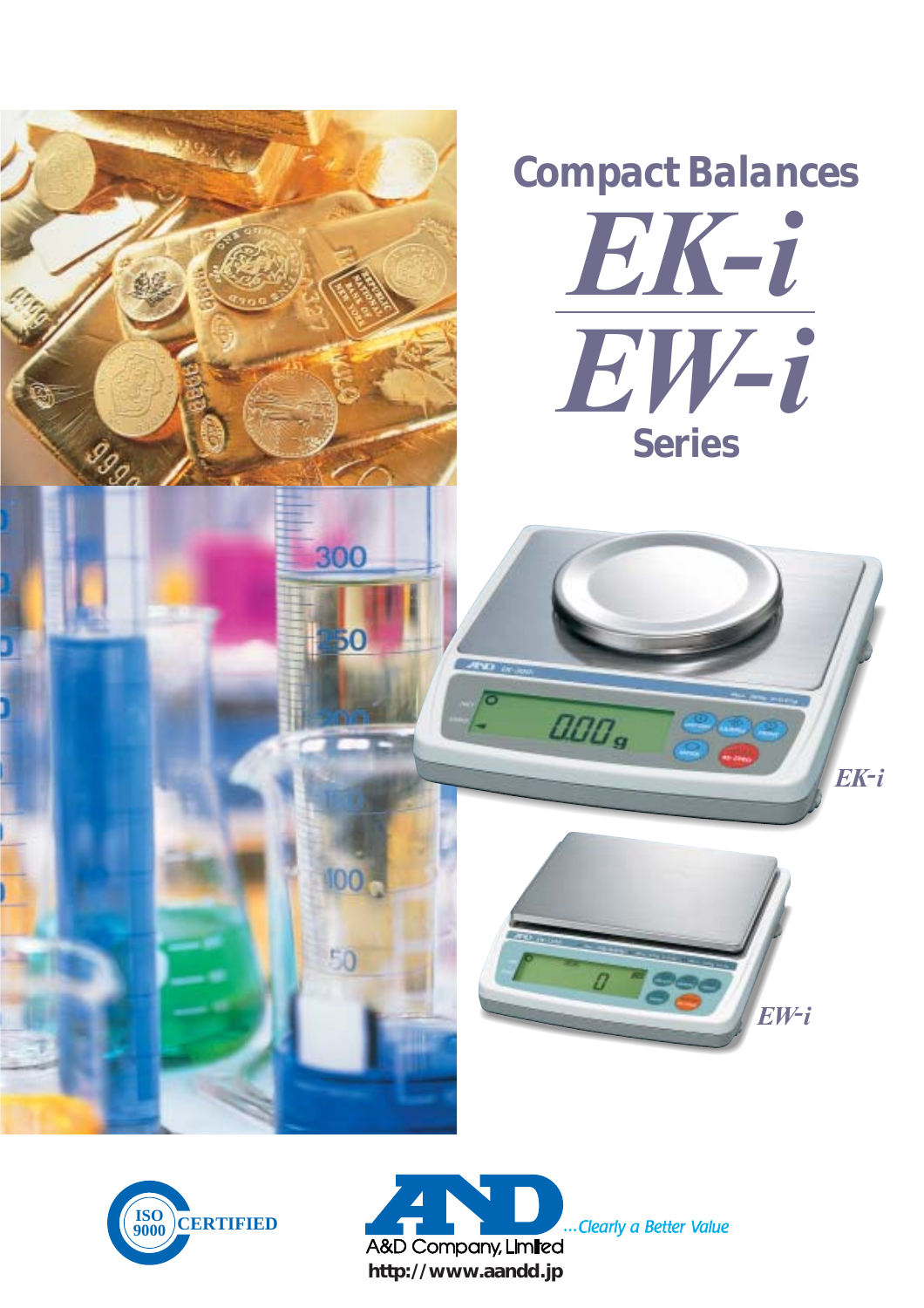# *Choose the best for your weighing applicati High resolution up to*  $1/60,000$ *! (EK-610i, EX-610i, EX-810i, EX-610i, EX-810i, EX-810i,*

*A wider selection of capacities* & *resolutions, and remote-zeroing has been included in a low-profile rugged For years the EK/EW series balances have been top selling products. Now the new EK-i Compact Balances h their tradition with enhanced capacities and resolutions, and EW-i series comes with attractive triple range All feature RS-232C as standard and are designed to meet weights and measures regulations of various cou*

 $\bullet$  Wide selection of 16 different models 30g  $\sim$  12kg ● Large LCD display (16mm height) with back light – easy to read even at a wide viewing angle or dark environment **RECORIGE OP Control zero, mode selection and data output with standard RS-232C** ● Triple range weighing for EW-*i* series **Triple Renge**● 9 built-in weighing units plus counting & percentage with user priority start-up <u>A4</u> ● Counting function with Automatic Counting Accuracy Improvement **COMPARATOR** Standard comparator function – HI/OK/LO annunciator  $FDC$  • Full Digital Calibration with optional user definable mass setting  $GIP$   $\bullet$  Conformity to GLP with I.D. and serial number outputs **OFFICE** Auto Power OFF ● Portable-compact size, light weight, rugged body  $\bullet$  Sealed key panel protection against dust and spills ● Low profile and small footprint for any space requirement ● Overload protection ● Stainless steel weighing pan ● Easy to install rechargeable Ni-MH battery (Optional) ● Optional underhook weighing for EK-4100*i*/6100*i*/6000*i*/12K*i*, EW-12K*i* ● Leveling feet and level bubble for accurate weighing ● Security ring to prevent theft **LCD Back Light**

 $\overline{\frac{4}{5}}$ 

*EW-i*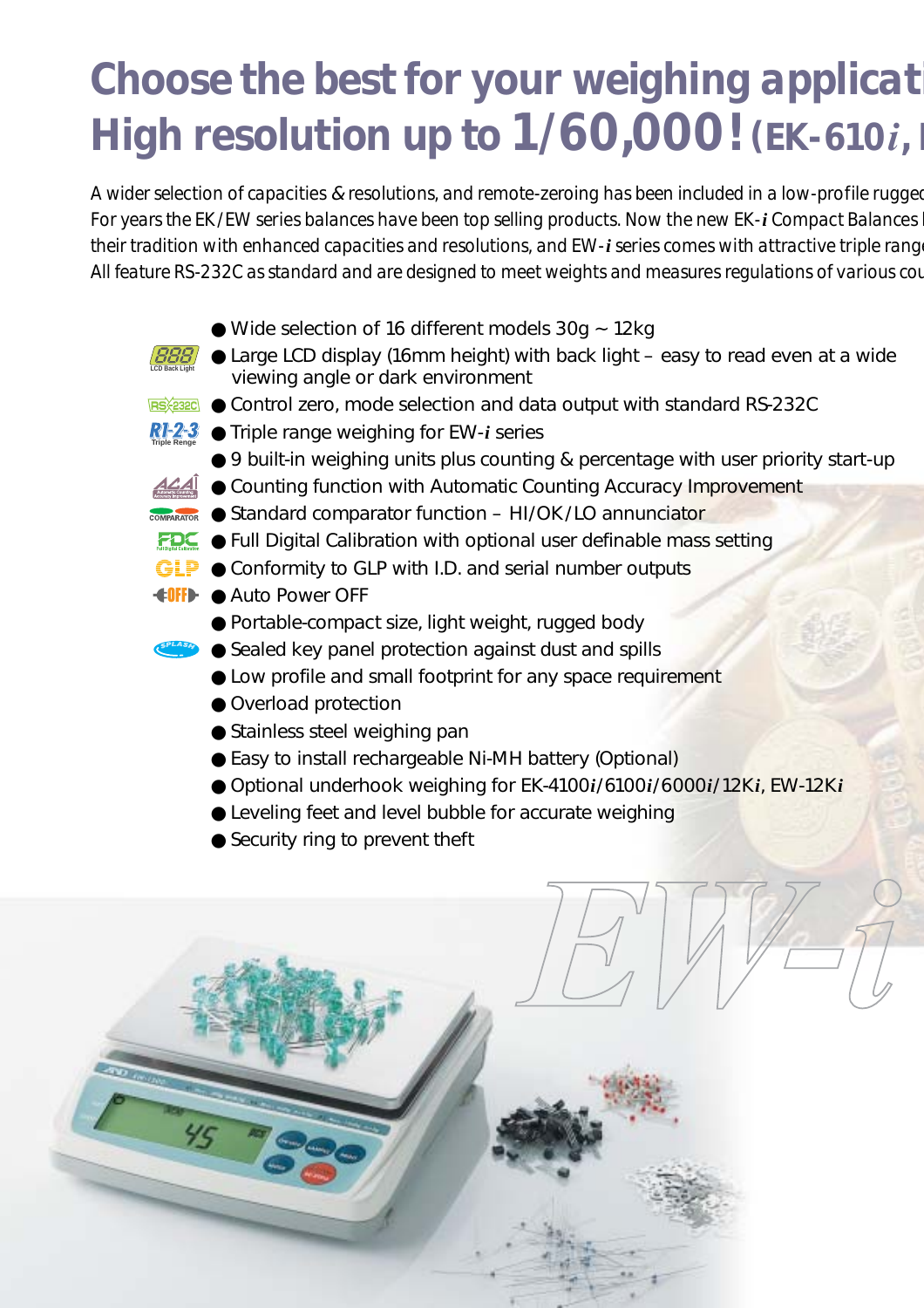# *ions from a wider selection. EK-6100i)*

*d housing. have been designed to continue es of weighing. untries (e.g. NTEP, EC ).*



 $12539$ 

## *GLP*

Balance I.D. number allows calibration output verification

| HODEL                            | A, B, D<br>EK-300i |  |
|----------------------------------|--------------------|--|
| SZN -                            | 1234567            |  |
|                                  |                    |  |
| ID.                              | <b>ABODEF</b>      |  |
| DATE 02/05/17                    |                    |  |
| 03:15:40 PM                      |                    |  |
| CAL. TEST(EXT.)<br><b>ACTUAL</b> |                    |  |
|                                  | 0.00               |  |
|                                  | $+300.01$          |  |
| TARGET                           |                    |  |
|                                  | $+300.00$          |  |
| SIGNATURE                        |                    |  |

### **Options & Accessories .**

*Dot Matrix Compact Printer \* AD-8121B*



#### *Optional Ni-MH Pack*

 *\* EKW-09<sup>i</sup>* For complete portability and use in areas with power problems



#### *Carrying Case \* EKW-12<sup>i</sup>*

**%** Percent

GN - Grain unit **dwt** Pennyweight